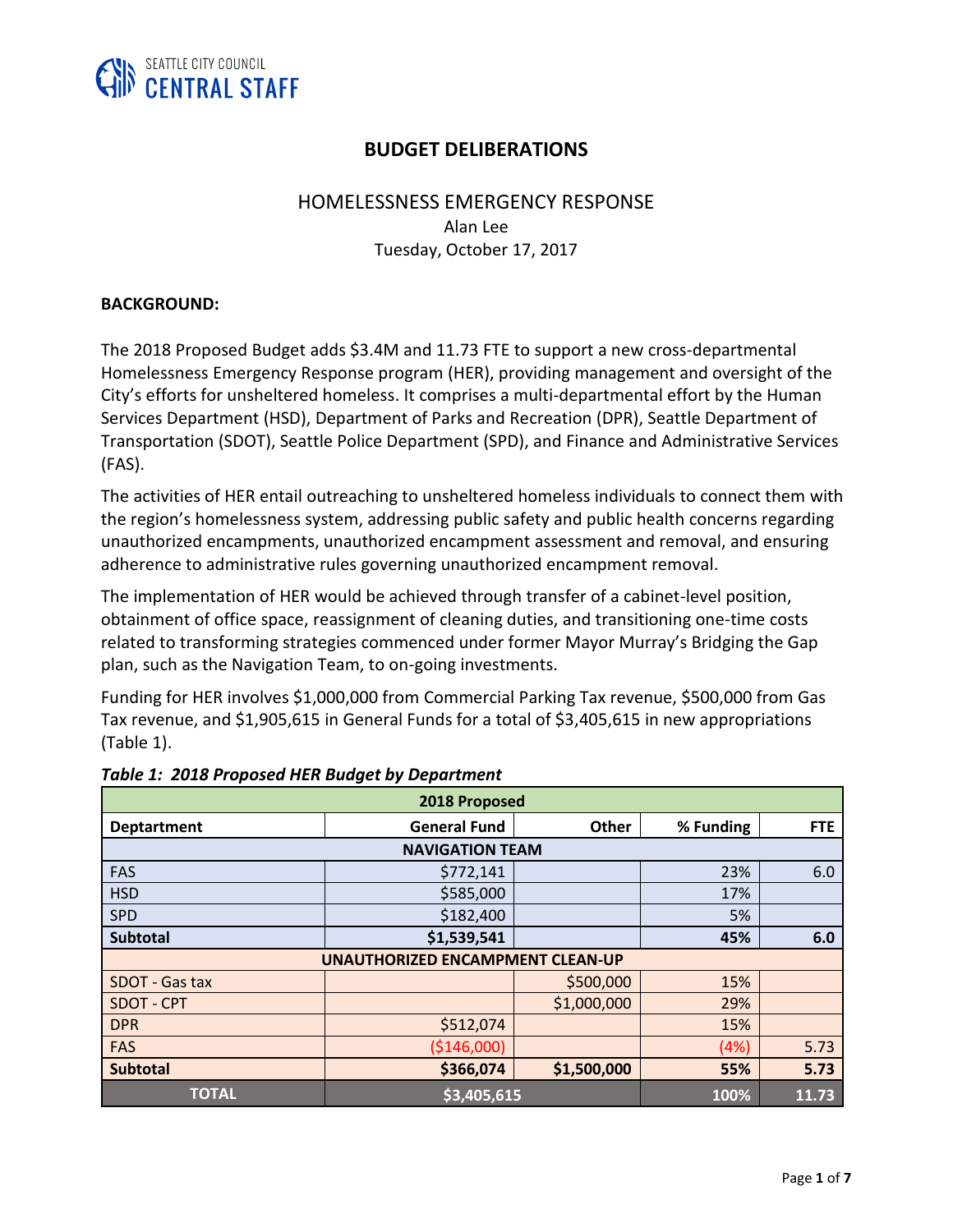The Council has expressed interest regarding unauthorized encampment removals in the City. This memo will first provide a broad overview of the process for unauthorized encampment removal, secondly describe proposed incremental costs of the Navigation Team, and finally describe the proposed new program for unauthorized encampment removal clean-up.

#### **I. Unauthorized encampment removal overview**

The City removed and cleaned up 135 unauthorized encampments from January to mid-August 2017. In response to concerns regarding encampment removal, former Mayor Murray convened the MDAR Advisory Committee, tasked with making recommendations on improving encampment removal rules. These new rules—the [FAS Encampment Removal Rule](https://www.seattle.gov/finance-and-administrative-services/directors-rules) and Multi-Departmental [Administrative Rule](https://www.seattle.gov/finance-and-administrative-services/directors-rules) (MDAR) 17-01 - were implemented on April 3, 2017, and outline requirements for City officials in clearing unauthorized encampments.

**The Navigation Team –** A key component of unauthorized encampment outreach and the overall removal process is the Navigation Team, launched in February 2017 as part of the Bridging the Gap strategy. The team currently consists of 22 staff: 14 City staff (eight full time officers and a sergeant in SPD, two Encampment Coordinators, an Encampment Response Manager, an Outreach Coordinator, and administrative support) and eight contracted staff (seven outreach workers and an outreach supervisor from Evergreen Treatment Services' REACH program). The Navigation Team was designed based on research and other jurisdictions' experiences that indicate assertive outreach to individuals experiencing homelessness increases participation in services for unsheltered individuals. Specifically, the United States Interagency Council on Homelessness recommends an approach for the most difficult-to-reach (e.g., homeless persons with mental illness or addiction disorder) that involves intensive and persistent outreach, utilizing a name list, contacting multiple times to develop relationship of trust, and having an ability to provide immediate services or interim housing options.

**Requirements for Removal –** Requirements include but are not limited to documentation of all encampment removals in a database, 72-hour notification prior to an encampment removal, an offer of shelter or housing before removal, and the storage of belongings and process for their proper return. The FAS Encampment Removal Rule defines an "immediate hazard" as an element in the area that poses risk of serious injury or death, such being situated near a freeway on ramp, or landslide-prone areas. Once an immediate hazard is identified in the area of an encampment, the City is enabled to remove the encampment without adhering to 72-hour notification or other requirements set forth in the rules.

**Removal Prioritization Process –** Consideration to remove an unauthorized encampment by the City is initiated through reporting by a government employee, or, more commonly, through a report via the City's Customer Service Bureau (CSB). CSB records indicate nearly 1,100 unauthorized camping service requests in a six-week period (August 24, 2017 to October 5, 2017). Encampment Coordinators visit identified sites and use assessment tools and photodocumentation to evaluate the area. The Encampment Response Manager uses the information collected by the Coordinators to prioritize sites for clean-up based on health and safety issues observed. Considerations may include but are not limited to excessive amounts of garbage,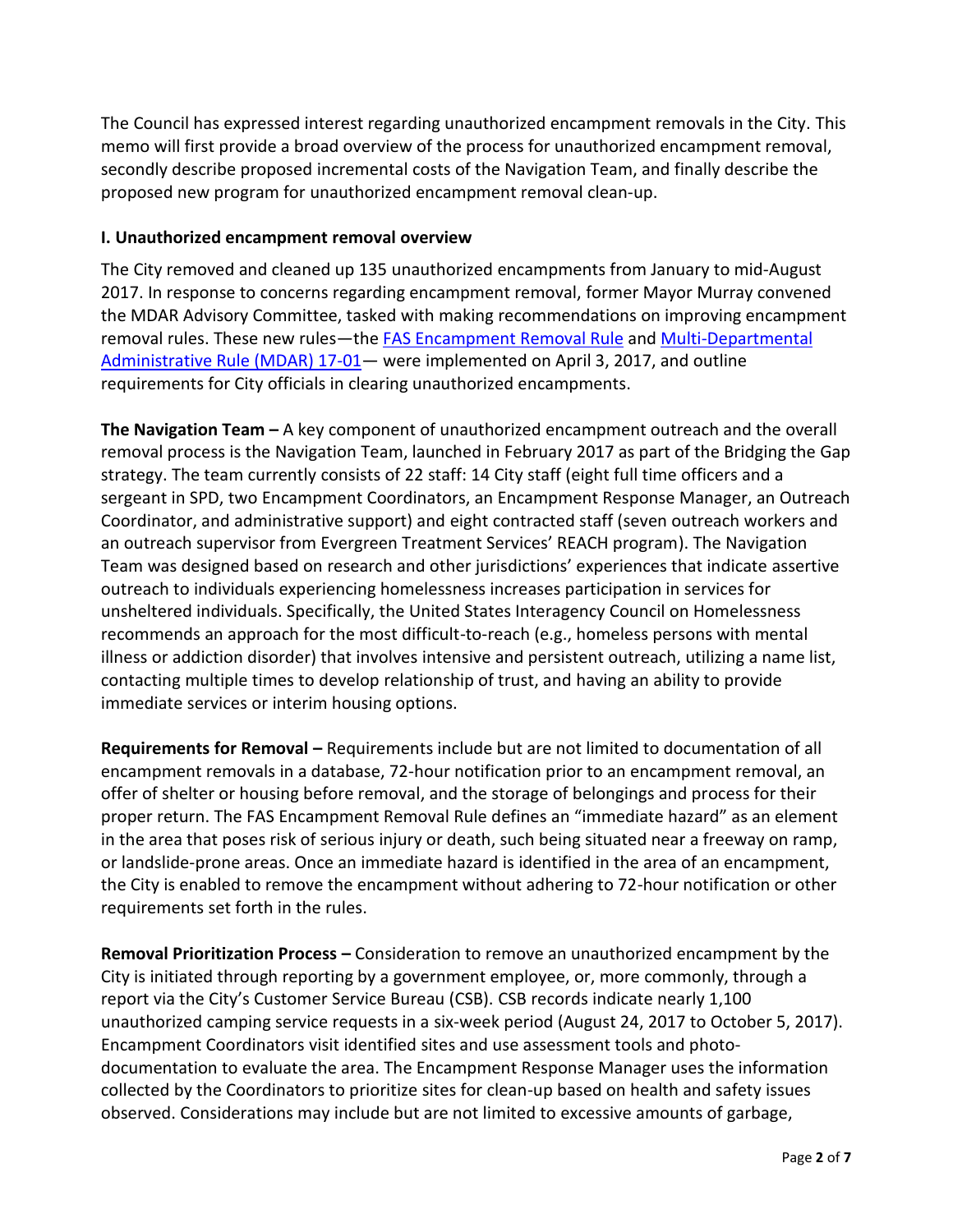criminal activity, vermin infestation, or biomedical debris. Notification is posted according to the clean-up prioritization schedule.

**Deployment –** The Navigation Team's officers and contracted outreach staff are deployed to notified sites and attempt to connect individuals with services, including shelter. The Outreach Coordinator works with the supervisor of contracted outreach to coordinate deployment to sites and, as a licensed mental health professional, also serves as the primary resource for engaging people living in encampments who may be exhibiting mental health concerns and providing recommendations for supporting such individuals. When an unauthorized encampment is not slated for removal, the Navigation Team may still visit the site and engage with site residents to offer referrals and build relationships while City staff remove trash from the site. The Seattle Office of Civil Rights (SOCR) performs site visits to monitor compliance with the FAS Encampment Removal Rule and MDAR 17-01.

### **II. Navigation Team – 2018 Proposed Budget**

The proposed incremental costs for the Navigation Team are detailed in Table 2 with a discussion of items further below.

|            |                                                  | 2018            | 2018        |            |
|------------|--------------------------------------------------|-----------------|-------------|------------|
| Dept.      | Item                                             | <b>Endorsed</b> | Proposed    | <b>FTE</b> |
| <b>FAS</b> | Encampment Response Manager 2 (Reclassification) | \$0             | \$11,037    | 1.0        |
|            | Encampment Coordinator SA 1 (Reclassification)   | \$0             | \$110,278   | 2.0        |
|            | <b>Outreach Coordinator SA 2</b>                 | \$0             | \$149,380   | 1.0        |
|            | Admin Spec 2                                     | \$0             | \$88,026    | 1.0        |
|            | Policy and Operations Support SA2                | \$0             | \$149,380   | 1.0        |
| <b>HSD</b> | Contracted outreach                              | \$0             | \$585,000   |            |
| <b>SPD</b> | Police Officer (8.0 FTE)                         | \$940,448       | \$0         |            |
|            | Sergeant                                         | \$141,861       | \$0         |            |
|            | <b>SPD Overtime</b>                              | \$0             | \$182,400   |            |
| <b>FAS</b> | New location (2,000 sq. ft.; showers)            | \$0             | \$264,040   |            |
|            | <b>Total</b>                                     | \$1,082,309     | \$1,539,541 | 6.0        |

*Table 2: Navigation Team 2018 incremental costs*

## **Staffing**

## A. FAS

The 2018 Proposed Budget includes funding for reclassification of 3.0 FTE of ongoing positions, including a Manager 2 (\$11,037) and two Strategic Advisor 1 positions (\$110,278). These positions were reclassified in 2017 from a Strategic Advisor 1 position and two Maintenance Laborer positions, respectively, in light of the emergent complexity of inter-jurisdictional and interdepartmental coordination necessary to complete the work.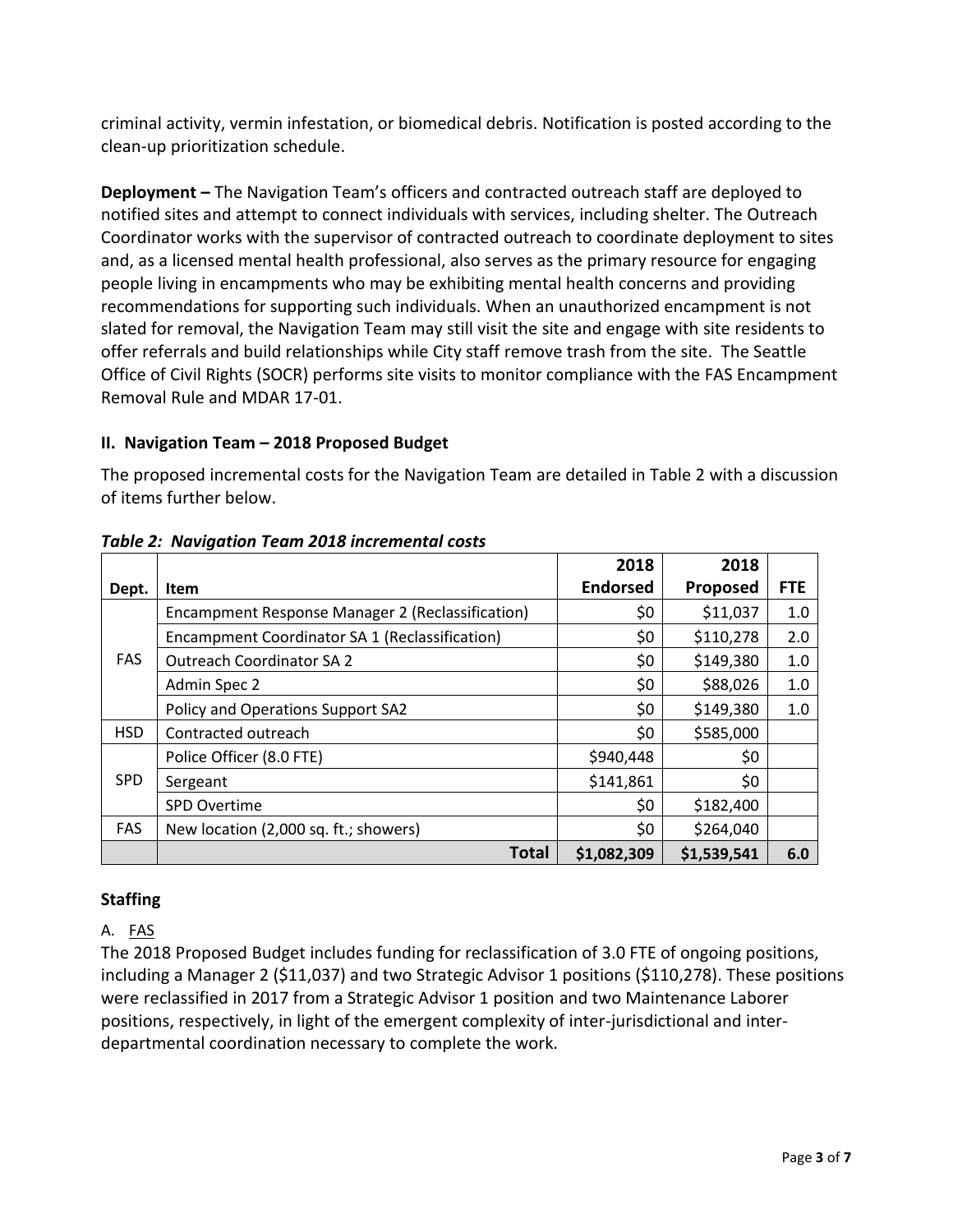There are two 1.0 FTE Strategic Advisor 2 positions proposed for the Navigation Team. One of these positions, Policy and Operations Support (\$149,380), would be responsible for interpreting protocols when questions arise in the field, coordinating and integrating interdepartmental and interjurisdictional resources needed for encampment work, prioritizing encampments for removal, auditing compliance documentation, completing Racial Equity Toolkit analysis. This position will also assist in developing work for people living in vehicles. The other position, the Outreach Coordinator (\$149,380), is currently staffed and will sunset at the end of the year.

The Proposed Budget seeks to move the Director of Homelessness, a cabinet level position in the Office of the Mayor, to FAS to lead HER. This is a new function for this position as previously these emergency operations were led first by the Mayor's Special Advisor on Public Safety and is currently led by the Mayor's Director of Operations in close coordination with other Department directors. The position will remain cabinet-level; there are no associated funding changes for this move.

#### B. HSD

Bridging the Gap included \$600,000 in one time funds for contracted outreach services. The current year's contract includes funding for seven outreach workers and an outreach supervisor with REACH. The Outreach Coordinator has also utilized HSD contracts with other providers for specialized outreach, such as DESC's HOST program. The Proposed Budget includes \$585,000 for outreach; these funds are currently being competed in the Homeless Investment RFP to be concluded later this year.

#### C. SPD

SPU anticipates approximately \$116,000 in overtime costs in 2017. The Proposed Budget for 2018 includes \$182,000 for overtime. Time scheduling for engaging with people who are homeless sometimes does not adhere to a regular schedule. Navigation Team officers are periodically scheduled on weekends.

#### **Location**

Former Mayor Ed Murray activated the City's Emergency Operations Center in February 2017 as a practical means to convene the multiple Departments and City partners to respond to unsheltered homeless. City Departments utilized existing resources for the coordination. The EOC activation was intended to be temporary, and its use for this purpose is planned to end by the close of the calendar year. The 2018 proposed budget accordingly includes \$264,040 in appropriations for a permanent space for HER operations, which entails funding for rent of a City-owned building (2,000 square feet), ongoing and one-time supply costs, fourteen parking stalls, and one-time tenant improvement costs. The new location will require showers and boot decontamination equipment due to public health hazards encountered in the field. Ending EOC activation for Navigation Team activities will free up the space for more regular activities of the Office of Emergency Response.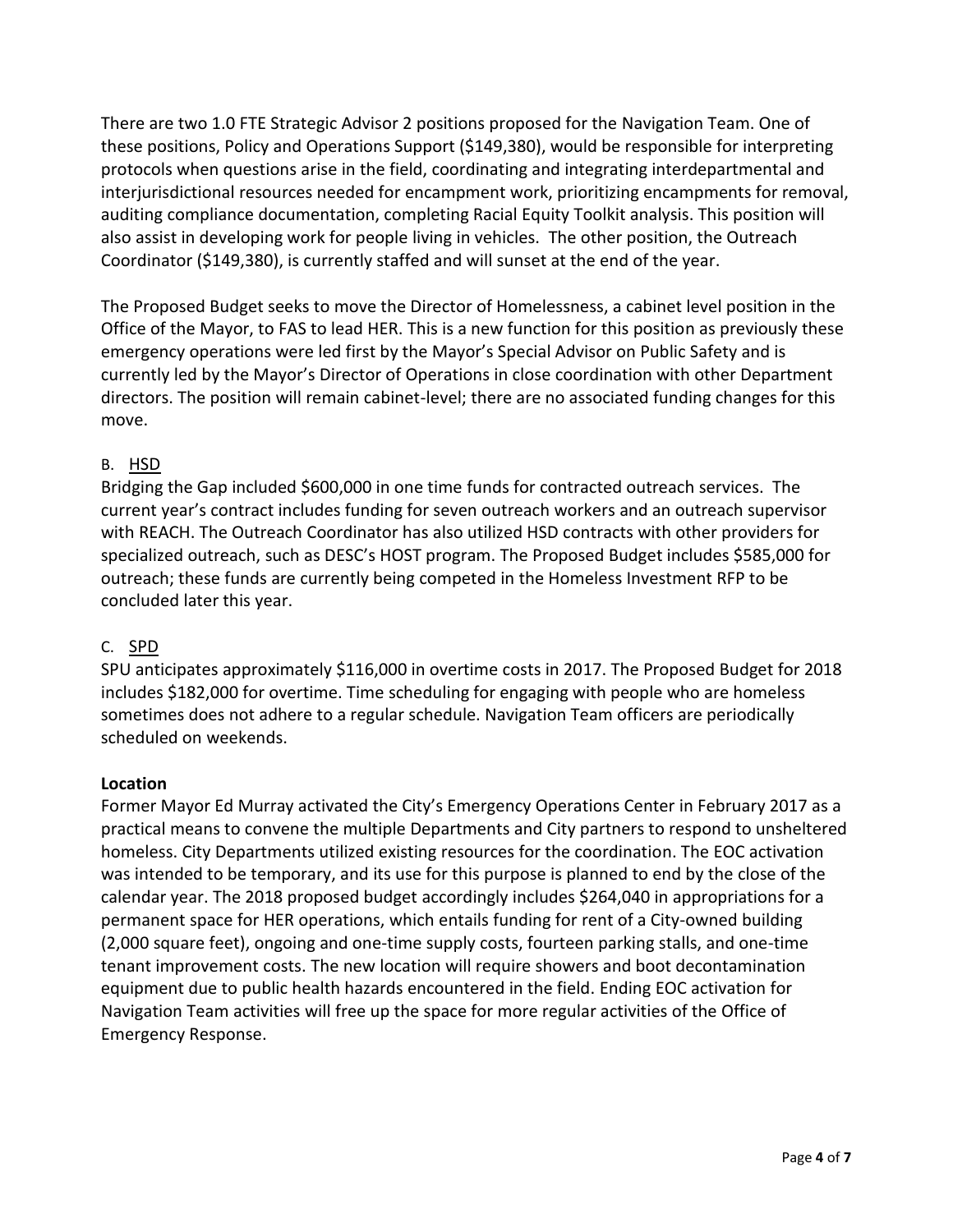## Theory of Change

The Executive produced a theory of change for the Navigation Team; a theory of change is a framework that can potentially be used to evaluate a program or strategy. The theory of change posits the Navigation Team as a solution to concerns regarding low rates of acceptance of shelter among people who live in unauthorized encampments, and the interdepartmental coordination needed to ensure compliance with administrative rules in encampment removal.

The theory of change will be analyzed by the Office of the City Auditor with the assistance of Council Central Staff; this report, to be released later this month, will provide a suggested reporting plan to acquire evaluative data to help determine next steps in assessing performance of the Navigation Team.

### **Options:**

- A. Amend the 2018 proposed budget to reflect Council priorities.
- B. Issue a SLI that instructs the Executive to report on the activities and results of the Navigation Team.
- C. Impose proviso language to restrict spending for the Navigation Team to reflect Council priorities.

### **III. Unauthorized Encampment Clean-Up – 2018 Proposed Budget**

The following table shows expenses for Seattle Public Utilities (SPU), SDOT, DPR, and FAS through July 31, 2017 in conducting unauthorized encampment clean-ups, which total almost \$4.4 M for approximately six million pounds of trash collected.

|       | 2017 Unauthorized Encampment Clean-Up Costs       | 2017        |
|-------|---------------------------------------------------|-------------|
| Labor | <b>Seattle Public Utilities</b>                   | \$274,000   |
|       | Seattle Department of Transportation              | \$1,200,000 |
|       | Department of Parks and Recreation                | \$683,000   |
|       | Contractual (Finance and Administrative Services) | \$650,000   |
|       | Disposal                                          | \$464,000   |
|       | Fencing                                           | \$570,000   |
|       | Equipment and other                               | \$523,000   |
|       | Total                                             | \$4,364,000 |

| Table 3: 2017 Unauthorized Encampment Clean-Up Costs (through July 31, 2017) |  |  |
|------------------------------------------------------------------------------|--|--|
|                                                                              |  |  |

The plan under HER would change the approach for unauthorized encampment clean-up by transferring clean-up responsibility primarily to DPR, as summarized in Table 4 below. Although SPU and SDOT will not be explicitly tasked with unauthorized encampment clean-ups related to Navigation Team activities, they may still engage in such activities through management of illegal dumping (SPU) and cleaning the right-of-way.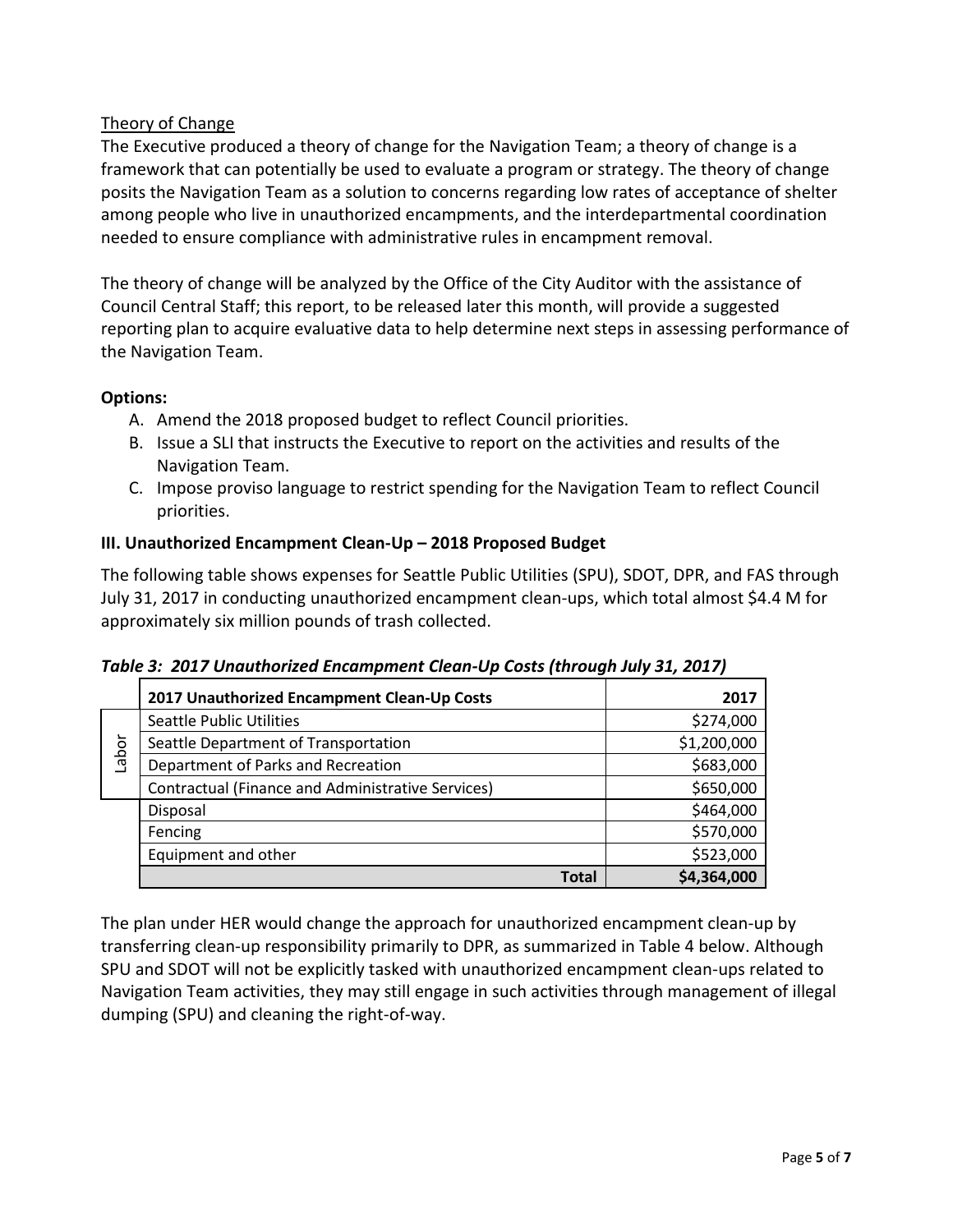|            |                                                     | 2018            | 2018         |            |
|------------|-----------------------------------------------------|-----------------|--------------|------------|
| Dept.      | <b>Item</b>                                         | <b>Endorsed</b> | Proposed     | <b>FTE</b> |
| FAS        | Contracted clean-up (reduction for DPR)             | \$650,000       | ( \$146,000) |            |
| <b>DPR</b> | 2 Clean-up Crews, Manager, Radio Dispatcher, Health |                 |              |            |
|            | and Safety Spec                                     | \$0             | \$578,800    | 5.73       |
|            | <b>Tipping Fees</b>                                 | \$0             | \$452,000    |            |
|            | Ongoing equipment                                   | \$0             | \$117,274    |            |
|            | One time equipment                                  | \$0             | \$704,000    |            |
|            | Safety, support and supplies                        | \$0             | \$160,000    |            |
|            | <b>Total</b>                                        | \$650,000       | \$2,012,074  | 5.73       |

*Table 4: 2018 Proposed Budget for Unauthorized Encampment Clean-Up*

There will be two dedicated DPR special maintenance crews that will be responsible for clean-ups involving the Navigation Team; for more details see the DPR issue paper. The Washington State Department of Transportation will continue to clean areas administered by the state and FAS will continue using contracted clean-up at a reduction of \$146,000 to the \$650,000 endorsed amount. The full incremental cost of the new clean-up plan is \$2,012,074.

Cleanup costs for DPR also includes \$525,471 in General Funds absorbed in the 2018 Endorsed Budget. The projected ongoing cost for clean-up, including \$525,471 for DPR in absorbed 2018 costs and excluding one-time equipment costs, is \$1,687,545.

## **Options:**

- A. Amend the 2018 proposed budget to reflect Council priorities.
- B. Impose proviso language to restrict spending to reflect Council priorities.
- C. Adopt the 2018 budget as proposed.

## **BUDGET ACTIONS PROPOSED BY COUNCILMEMBERS AS OF 10/09/17:**

## 1. **Add \$150,000 for health professional to staff Navigation Team (CM Bagshaw)**

This funding would add 1.0 FTE nurse position to the Navigation Team. Adding a health professional to the Navigation Team will increase capacity and modality of care for unsheltered homeless at encampments.

## 2. **SLI directing FAS to provide enhanced reporting on the Navigation Team (CM Herbold)**

This would request FAS to provide Council with updates described in the reporting plan outlined in a report by the Office of the City Auditor, to be completed shortly after the first quarter of 2018.

## 3. **Proviso on Navigation Team operations (CM Herbold)**

This would proviso spending on Navigation Team activities at Budget Control Levels for SPD and FAS pending written confirmation of the Executive's adherence to an agreed-upon reporting plan for Navigation Team outcomes based on the Theory of Change and other supporting documents.